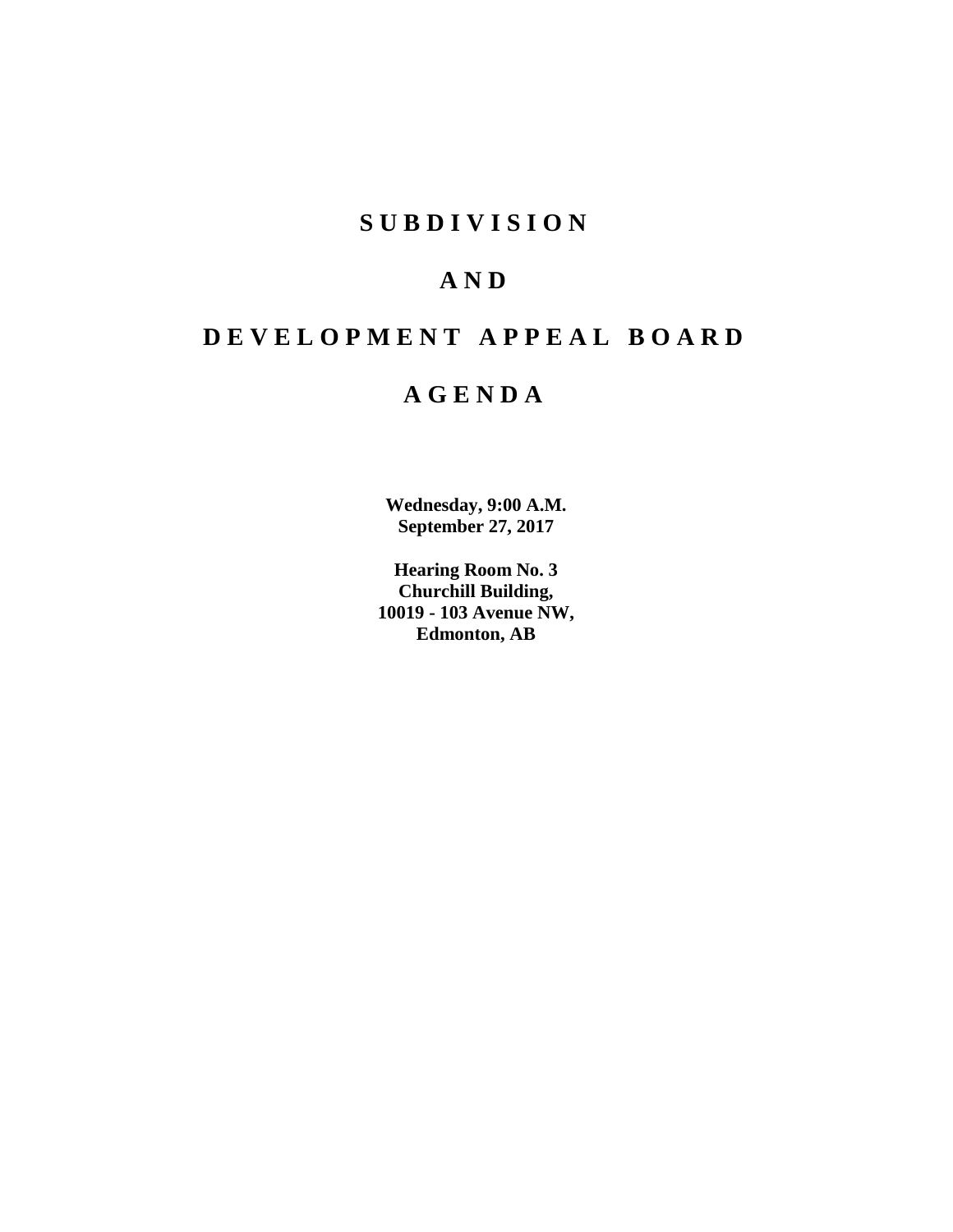## **SUBDIVISION AND DEVELOPMENT APPEAL BOARD HEARING ROOM NO. 3**

|   | 9:00 A.M. | SDAB-D-17-176              | Convert a single detached house to a Child Care<br>Services (33 Children)                                                       |  |
|---|-----------|----------------------------|---------------------------------------------------------------------------------------------------------------------------------|--|
|   |           |                            | 704 - Lauber Crescent NW<br>Project No.: 255383984-001                                                                          |  |
|   |           |                            |                                                                                                                                 |  |
| Н |           | $10:30$ A.M. SDAB-D-17-177 | Construct a 2 storey Accessory Building<br>(Garage Suite on 2nd floor, Garage on main<br>floor; $7.01$ metres by $8.23$ metres) |  |
|   |           |                            | 12912 - 134 Street NW<br>Project No.: 240845024-001                                                                             |  |
|   |           |                            |                                                                                                                                 |  |

*NOTE: Unless otherwise stated, all references to "Section numbers" refer to the authority under the Edmonton Zoning Bylaw 12800.*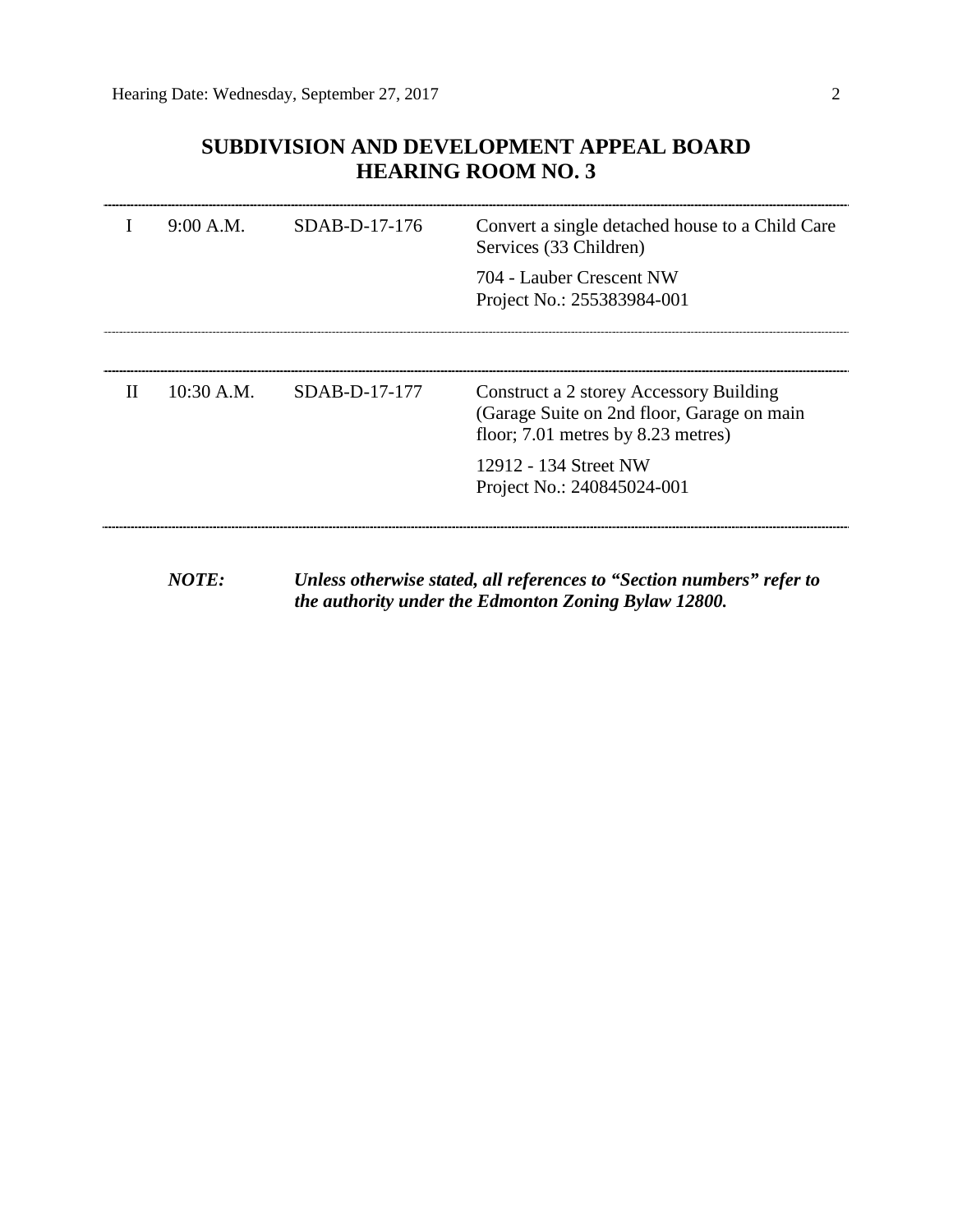| ITEM I: 9:00 A.M. |                                                        | FILE: SDAB-D-17-176                                                       |
|-------------------|--------------------------------------------------------|---------------------------------------------------------------------------|
|                   | AN APPEAL FROM THE DECISION OF THE DEVELOPMENT OFFICER |                                                                           |
|                   | <b>APPELLANT:</b>                                      |                                                                           |
|                   | <b>APPLICATION NO.:</b>                                | 255383984-001                                                             |
|                   | <b>APPLICATION TO:</b>                                 | Convert a single detached house to a Child<br>Care Services (33 Children) |
|                   | <b>DECISION OF THE</b><br>DEVELOPMENT AUTHORITY:       | Refused                                                                   |
|                   | <b>DECISION DATE:</b>                                  | August 22, 2017                                                           |
|                   | DATE OF APPEAL:                                        | September 2, 2017                                                         |
|                   | <b>MUNICIPAL DESCRIPTION</b><br>OF SUBJECT PROPERTY:   | 704 - Lauber Crescent NW                                                  |
|                   | <b>LEGAL DESCRIPTION:</b>                              | Plan 0225719 Blk 159 Lot 1                                                |
|                   | ZONE:                                                  | RSL-Residential Small Lot Zone                                            |
|                   | <b>OVERLAY:</b>                                        | N/A                                                                       |
|                   | <b>STATUTORY PLAN:</b>                                 | Leger Neighbourhood Area Structure Plan                                   |
|                   |                                                        |                                                                           |

## *Grounds for Appeal*

The Appellant provided the following reasons for appealing the decision of the Development Authority:

We would like to appeal your decision for the following reasons:

- 1. Parking spaces provided.
	- 2 spaces at 704 Laubert Crescent, the location of the proposed Child Care center
	- 2 spaces at 1045 Leger Boulevard. These spaces belong to a Day Home care owned by Nery Payne, one of the partners of the proposal, and are located right across the street from 704 Laubert Crescent. The Day Home care will close before the proposed Day Care center starts its operations.
	- 1 space located between 704 and 706 Laubert Crescent. There is very little traffic in this particular area.
	- Total parking spaces: 5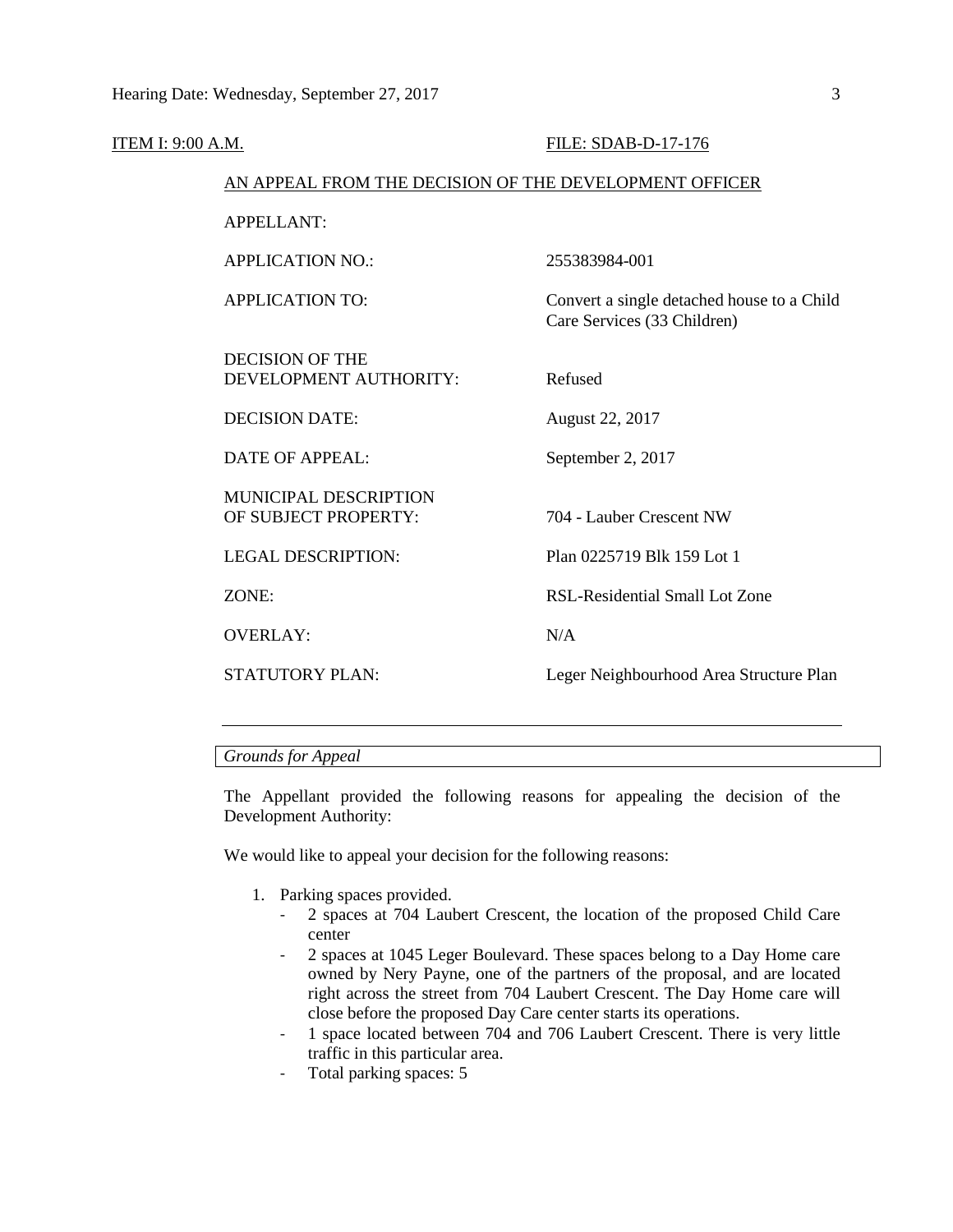Note: the number of 33 children is tentative, the definite number will be determined by Social Services. We are willing to lower the maximum of children to 30, if you object to one of the parking spaces listed above. The proposed of the new Day Care Center will be open from Monday to Friday from 6:30AM – 5:30PM.

2. The need of a Child Care facility in this area.

We want to stress out the great need for a Child Care center at the proposed location. Our partner Nery, who owns a successful Day Home facility, receives frequent calls from families asking for a spot in his facility. Many of those calls are from families in crisis with an urgent need for care for their children. We realized there is not many choices for a community of 1, 622 families and 164 children between 0-10 years old. (2016 Municipal Census)

The only Day Care Center in the area is located at Archbishop Joseph McNail School which does not have enough space for children of our community.

We know each child is unique. We strive to provide a loving, nurturing, and creative environment for children. We are sensitive to their social, emotional, intellectual, and physical needs. We will provide developmentally appropriate program that focus on the process of learning while helping them to enjoy many other successful experiences through the weekly program. We will encourage not just learning, but also the love of learning.

Our plan is to have an educational program to ensure every child will be provided with the opportunity to become a successful leaner. The program will be flexible, allowing children to make choices to guide their own learning outcomes.

Certainly, our proposed Child Care Center will be a welcomed solution to need of our community.

## *General Matters*

#### **Appeal Information:**

The *Municipal Government Act*, RSA 2000, c M-26 states the following:

## **Grounds for Appeal**

**685(1)** If a development authority

- (a) fails or refuses to issue a development permit to a person,
- (b) issues a development permit subject to conditions, or
- (c) issues an order under section 645,

the person applying for the permit or affected by the order under section 645 may appeal to the subdivision and development appeal board.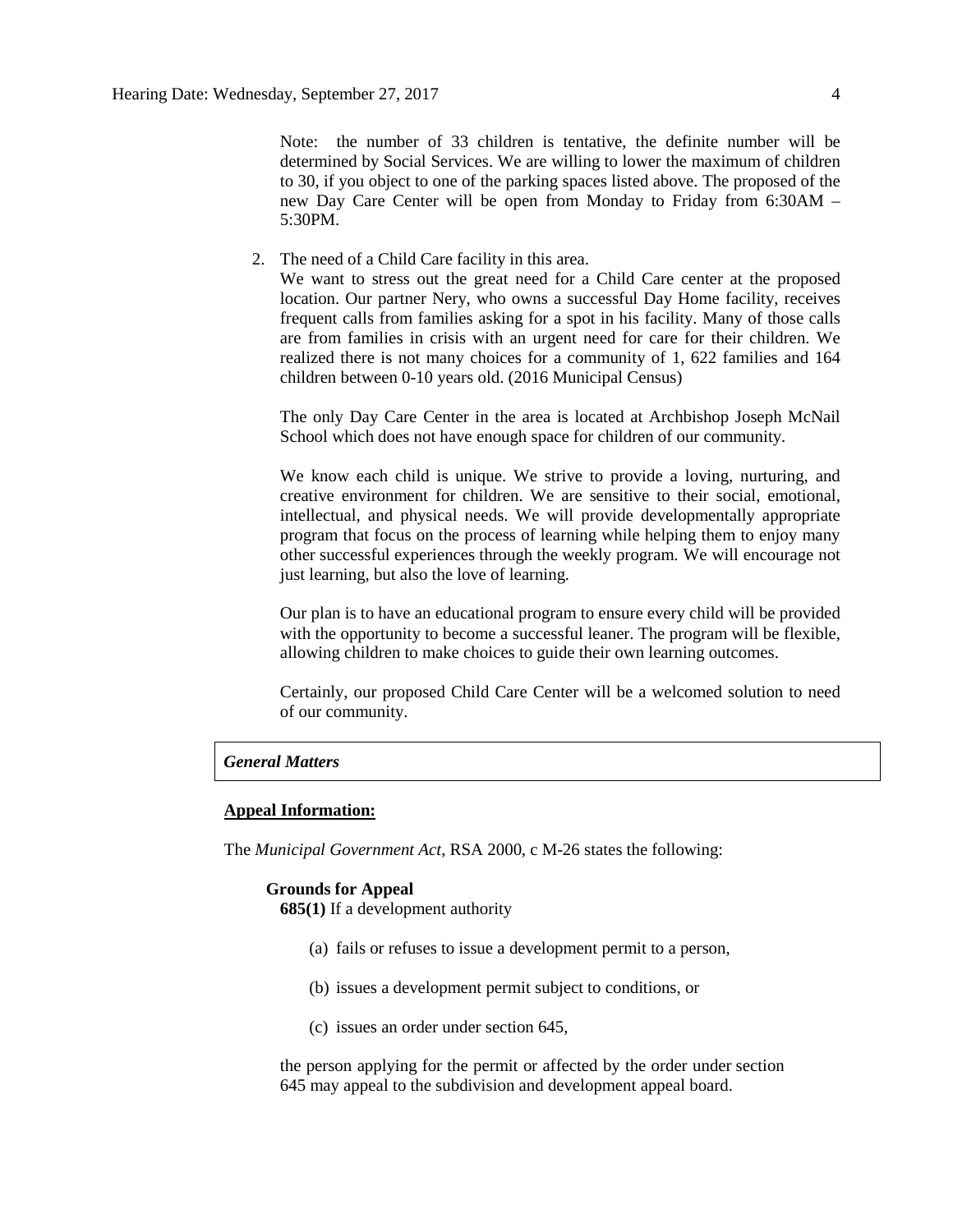#### **Appeals**

- **686(1)** A development appeal to a subdivision and development appeal board is commenced by filing a notice of the appeal, containing reasons, with the board within 14 days,
	- (a) in the case of an appeal made by a person referred to in section 685(1), after
		- (i) the date on which the person is notified of the order or decision or the issuance of the development permit, or

…

## **Determining an Appeal**

## **Hearing and decision**

**687(3)** In determining an appeal, the subdivision and development appeal board

- (a.1) must comply with the land use policies and statutory plans and, subject to clause (d), the land use bylaw in effect;
- …

…

- (c) may confirm, revoke or vary the order, decision or development permit or any condition attached to any of them or make or substitute an order, decision or permit of its own;
- (d) may make an order or decision or issue or confirm the issue of a development permit even though the proposed development does not comply with the land use bylaw if, in its opinion,
	- (i) the proposed development would not
		- (A) unduly interfere with the amenities of the neighbourhood, or
		- (B) materially interfere with or affect the use, enjoyment or value of neighbouring parcels of land,
		- and
			- (ii) the proposed development conforms with the use prescribed for that land or building in the land use bylaw.

#### **General Provisions from the** *Edmonton Zoning Bylaw:*

Section 115.1 states that the **General Purpose** of the **(RSL) Residential Small Lot Zone** is:

…to provide for smaller lot Single Detached Housing with attached Garages in a suburban setting that provides the opportunity for the more efficient utilization of undeveloped suburban areas and includes the opportunity for Secondary Suites and Garden Suites.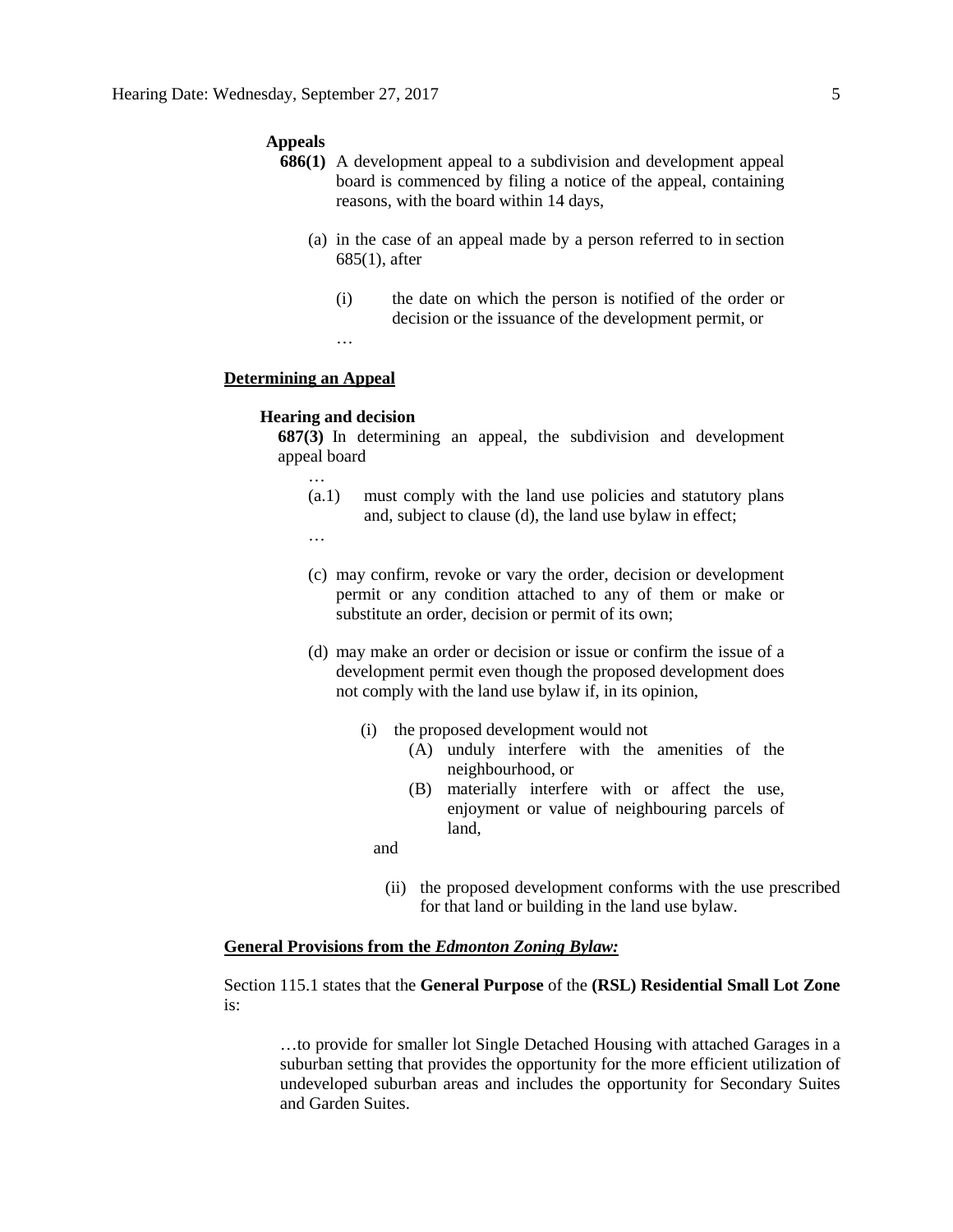Under Section 115.3(1), **Child Care Services** is a **Discretionary Use** in the **(RSL) Residential Small Lot Zone**.

Under Section 7.8(2), **Child Care Services** means a development intended to provide care, educational activities and supervision for groups of seven or more children under 13 years of age during the day or evening, but does not generally include overnight accommodation. This Use typically includes daycare centres; out-of-school care centres; preschools; and dayhomes/group family care providing child care to seven or more children within the care provider's residence.

*Passenger Pick-up/Drop-Off*

Section 54.2, Schedule  $1(A)(33)$ , states Child Care Services requires the following minimum number of parking Spaces.

a) Passenger pick-up/drop-off spaces shall be provided at the rate of 2 pick-up/drop-off spaces for the first 10 children, plus 1 additional pick-up/drop-off space for every 10 additional children.

i) Passenger pick-up/drop-off spaces shall be designated with signs to reserve the parking spaces for Child Care Service pick-up/drop-off, to the satisfaction of the Development Officer.

ii) Passenger pick-up/drop-off spaces shall be located as close as possible to the main entrance used by the Child Care Service, and shall not be located further than 100 m from the main entrance used by the Child Care Service. The distance between the farthest parking space in the pickup/drop-off area and the main entrance of the Child Care Service shall be measured along the shortest publically accessible pedestrian route.

iii) An on-street loading zone shall satisfy a portion of the passenger pick-up/drop-off parking space requirement without a variance if the Development Officer, after consultation with Transportation Operations, is satisfied with the proposal.

b) employee parking shall be provided at the rate of:

- i) 1 parking space per 100.0 square metres of Floor Area; or
- ii) 1 parking space per 360.0 square metres of Floor Area where the Child Care Service is proposed within 400 m of an LRT Station, Transit Centre, Transit Avenue, or all Lots within the boundaries of the Oliver Area Redevelopment Plan, as adopted by Bylaw 11618, as amended, or all Lots within the boundaries of the Strathcona Area Redevelopment Plan, as adopted by Bylaw 11890, as amended; or
- iii) Where the Child Care Service is for a dayhome/group family care providing care to 7 or more children within the residence of the child care provider, 1 parking space for each non-resident employee, in addition to the parking required for the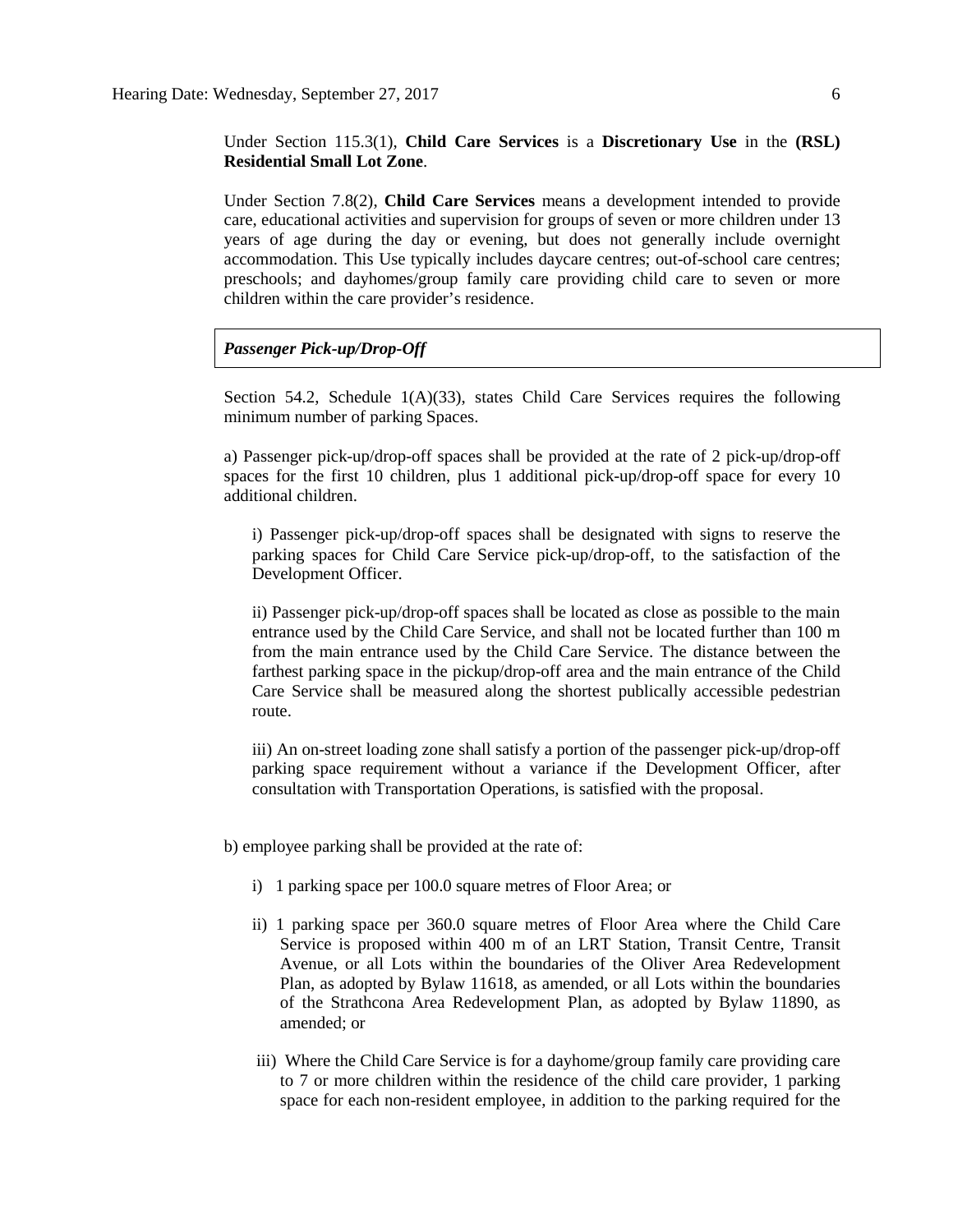primary Dwelling. Where a Front Yard Driveway provides access to a parking space that is not within the Front Yard, the Development Officer may consider this Driveway as the provision of a parking space that is in tandem."

#### **Development Officer's Determination**

1) Passenger pick-up/drop-off spaces shall be provided at the rate of 2 pick-up/drop-off spaces for the first 10 children, plus 1 additional pick-up/drop-off space for every 10 additional children. (Reference Section 54.2 Schedule 1(33).)

Required: 5 Provided: 2

Deficient: 3

*Previous Subdivision and Development Appeal Board Decision*

| <b>Application Number</b> | Description                                                                       | Decision                                                                                                                           |  |  |
|---------------------------|-----------------------------------------------------------------------------------|------------------------------------------------------------------------------------------------------------------------------------|--|--|
| SDAB-D-03-338             | To convert a Single<br>Detached House to a<br>Child Care Service (25<br>Children) | November 21, 2003;<br>that the appeal be<br><b>STRUCK FROM THE</b><br>AGENDA due to the<br>late filing of the notice<br>of appeal. |  |  |

## Notice to Applicant/Appellant

Provincial legislation requires that the Subdivision and Development Appeal Board issue its official decision in writing within fifteen days of the conclusion of the hearing. Bylaw No. 11136 requires that a verbal announcement of the Board's decision shall be made at the conclusion of the hearing of an appeal, but the verbal decision is not final nor binding on the Board until the decision has been given in writing in accordance with the *Municipal Government Act*.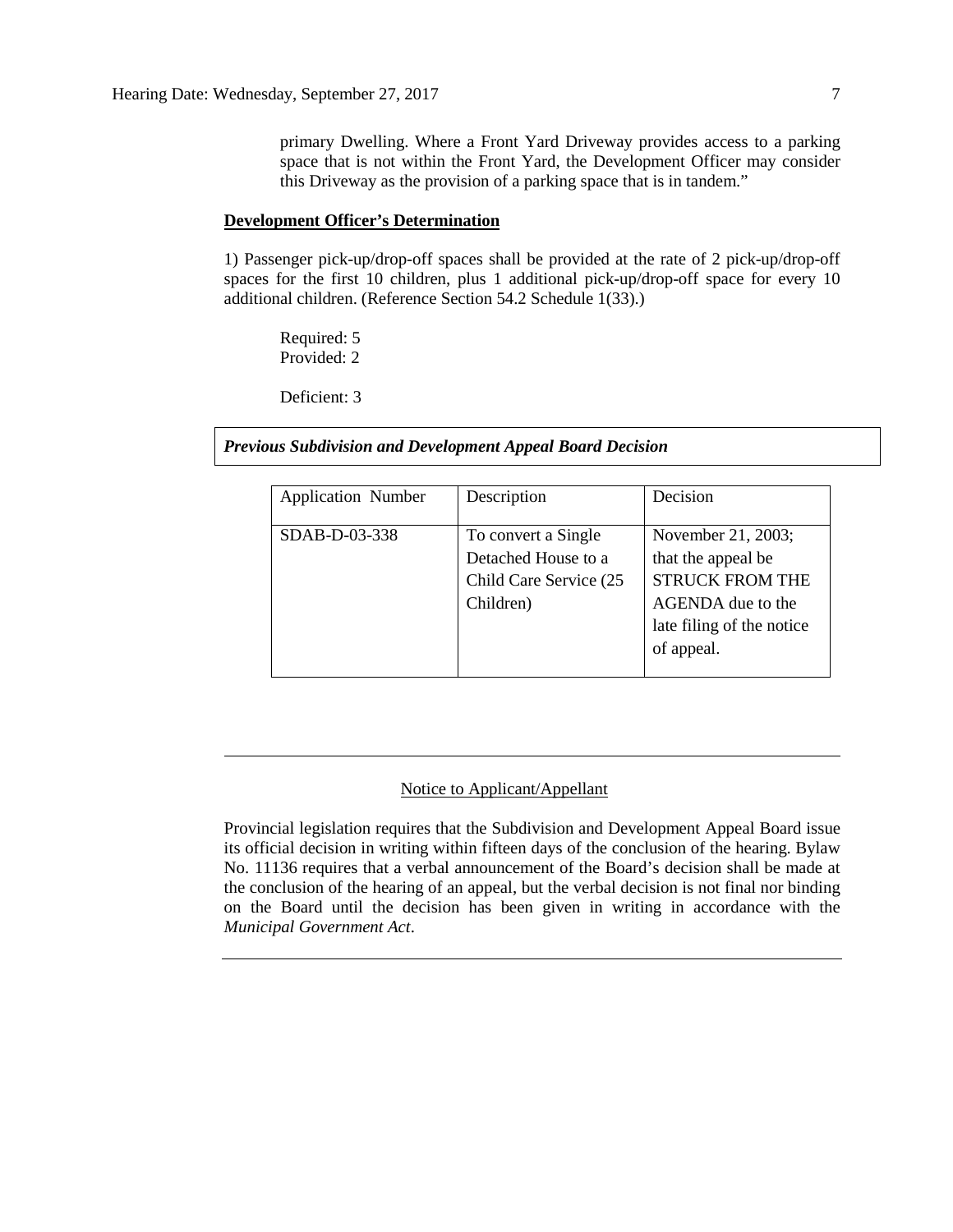| <b>ionfon</b>                                                                                                                             |                                          |                                                                                                         |                                                                          | Project Number: 255383984-001<br>Application Date:<br>JUN 28, 2017<br>Printed:<br>September 5, 2017 at 10:49 AM                   |  |
|-------------------------------------------------------------------------------------------------------------------------------------------|------------------------------------------|---------------------------------------------------------------------------------------------------------|--------------------------------------------------------------------------|-----------------------------------------------------------------------------------------------------------------------------------|--|
|                                                                                                                                           |                                          | <b>Application for</b>                                                                                  |                                                                          | 1 of 1<br>Page:                                                                                                                   |  |
|                                                                                                                                           |                                          | <b>Major Development Permit</b>                                                                         |                                                                          |                                                                                                                                   |  |
| This document is a Development Permit Decision for the development application described below.                                           |                                          |                                                                                                         |                                                                          |                                                                                                                                   |  |
| Applicant                                                                                                                                 |                                          | Property Address(es) and Legal Description(s)<br>704 - LAUBER CRESCENT NW<br>Plan 0225719 Blk 159 Lot 1 |                                                                          |                                                                                                                                   |  |
|                                                                                                                                           |                                          |                                                                                                         |                                                                          | レくし                                                                                                                               |  |
| <b>Scope of Application</b>                                                                                                               |                                          |                                                                                                         |                                                                          |                                                                                                                                   |  |
| To convert a single detached house to a Child Care Services (33 Children).                                                                |                                          |                                                                                                         |                                                                          |                                                                                                                                   |  |
| <b>Permit Details</b>                                                                                                                     |                                          |                                                                                                         |                                                                          |                                                                                                                                   |  |
| Class of Permit:<br>Gross Floor Area (sq.m.):<br>New Sewer Service Required: N                                                            |                                          |                                                                                                         | Contact Person:<br>Lot Grading Needed?: N<br>NumberOfMainFloorDwellings; |                                                                                                                                   |  |
| Site Area (sq. m.):                                                                                                                       |                                          |                                                                                                         | Stat. Plan Overlay/Annex Area: (none)                                    |                                                                                                                                   |  |
| I/We certify that the above noted details are correct.                                                                                    |                                          |                                                                                                         |                                                                          |                                                                                                                                   |  |
| Applicant signature:                                                                                                                      |                                          |                                                                                                         |                                                                          |                                                                                                                                   |  |
| <b>Development Application Decision</b><br>Refused                                                                                        |                                          |                                                                                                         |                                                                          |                                                                                                                                   |  |
| <b>Reason for Refusal</b><br>additional pick-up/drop-off space for every 10 additional children. (Reference Section 54.2 Schedule 1(33).) |                                          |                                                                                                         |                                                                          | 1) Passenger pick-up/drop-off spaces shall be provided at the rate of 2 pick-up/drop-off spaces for the first 10 children, plus 1 |  |
| Required: 5<br>Provided: 2                                                                                                                |                                          |                                                                                                         |                                                                          |                                                                                                                                   |  |
| Deficient: 3                                                                                                                              |                                          |                                                                                                         |                                                                          |                                                                                                                                   |  |
| <b>Rights of Appeal</b><br>Chapter 24, Section 683 through 689 of the Municipal Government Amendment Act.                                 |                                          |                                                                                                         |                                                                          | The Applicant has the right of appeal within 14 days of receiving notice of the Development Application Decision, as outlined in  |  |
| Issue Date: Aug 22, 2017                                                                                                                  | Development Authority: BUCCINO, SAMANTHA |                                                                                                         |                                                                          | Signature:                                                                                                                        |  |
| Fees                                                                                                                                      |                                          |                                                                                                         |                                                                          |                                                                                                                                   |  |
|                                                                                                                                           | <b>Fee Amount</b>                        | <b>Amount Paid</b>                                                                                      | Receipt#                                                                 | Date Paid                                                                                                                         |  |
| Major Dev. Application Fee<br>Total GST Amount:                                                                                           | \$319.00<br>\$0.00                       | \$319.00                                                                                                | 04245990                                                                 | Jun 28, 2017                                                                                                                      |  |
| Totals for Permit:                                                                                                                        | \$319.00                                 | \$319.00                                                                                                |                                                                          |                                                                                                                                   |  |
|                                                                                                                                           |                                          |                                                                                                         |                                                                          |                                                                                                                                   |  |
|                                                                                                                                           |                                          |                                                                                                         |                                                                          |                                                                                                                                   |  |
|                                                                                                                                           |                                          | THIS IS NOT A PERMIT                                                                                    |                                                                          |                                                                                                                                   |  |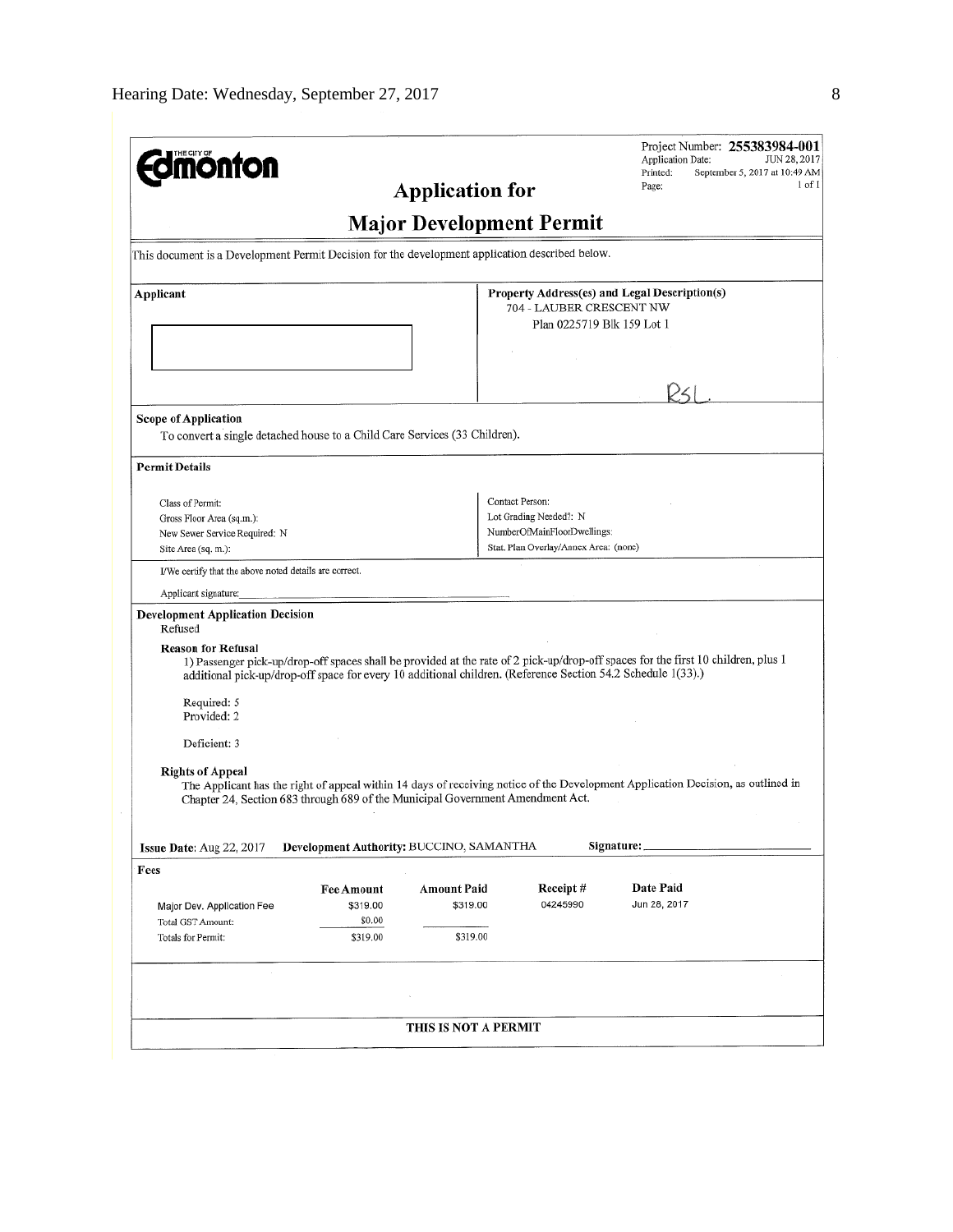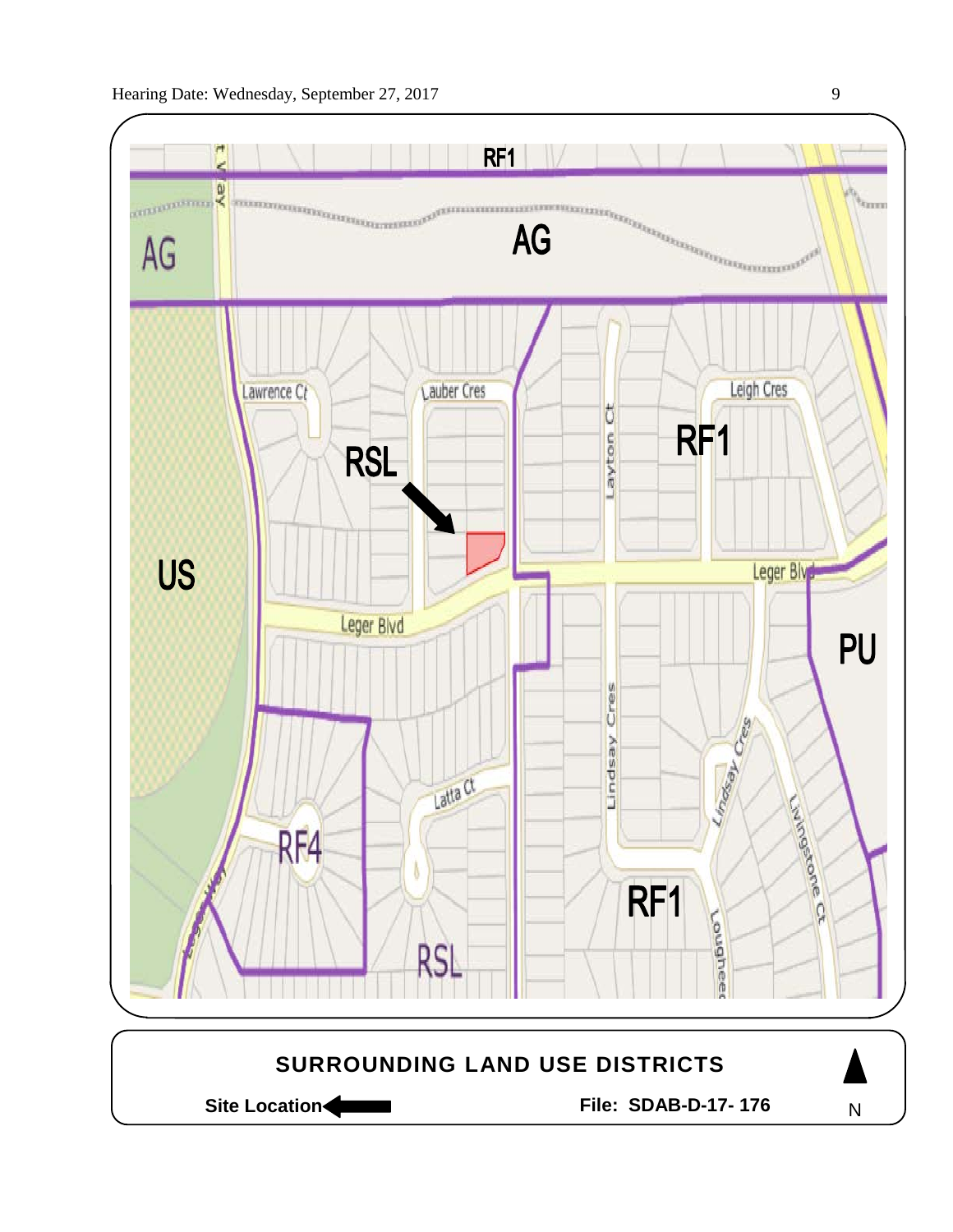| AN APPEAL FROM THE DECISION OF THE DEVELOPMENT OFFICER |                                                                                                                             |
|--------------------------------------------------------|-----------------------------------------------------------------------------------------------------------------------------|
| <b>APPELLANT:</b>                                      |                                                                                                                             |
| <b>APPLICATION NO.:</b>                                | 240845024-001                                                                                                               |
| <b>APPLICATION TO:</b>                                 | Construct a 2 storey Accessory Building<br>(Garage Suite on 2nd floor, Garage on<br>main floor; 7.01 metres by 8.23 metres) |
| <b>DECISION OF THE</b><br>DEVELOPMENT AUTHORITY:       | Refused                                                                                                                     |
| <b>DECISION DATE:</b>                                  | August 25, 2017                                                                                                             |
| <b>DATE OF APPEAL:</b>                                 | August 30, 2017                                                                                                             |
| MUNICIPAL DESCRIPTION<br>OF SUBJECT PROPERTY:          | 12912 - 134 Street NW                                                                                                       |
| <b>LEGAL DESCRIPTION:</b>                              | Plan 1837KS Blk 69 Lot 3                                                                                                    |
| ZONE:                                                  | RF1-Single Detached Residential Zone                                                                                        |
| <b>OVERLAY:</b>                                        | Mature Neighbourhood Overlay                                                                                                |
| <b>STATUTORY PLAN:</b>                                 | N/A                                                                                                                         |
|                                                        |                                                                                                                             |

## *Grounds for Appeal*

The Appellant provided the following reasons for appealing the decision of the Development Authority:

> I wish to appeal based on several factors. including but not limited to: existing setbacks that were pre-existing to 1957 when the original home was built that coincide with other homes in the neighbourhood, full neighbourhood support including directly affected neighbours, bylaw changes to height restrictions discussed with City of Edmonton development officers, other garage structures in area have the same setbacks, structural engineering restricts lowering of height.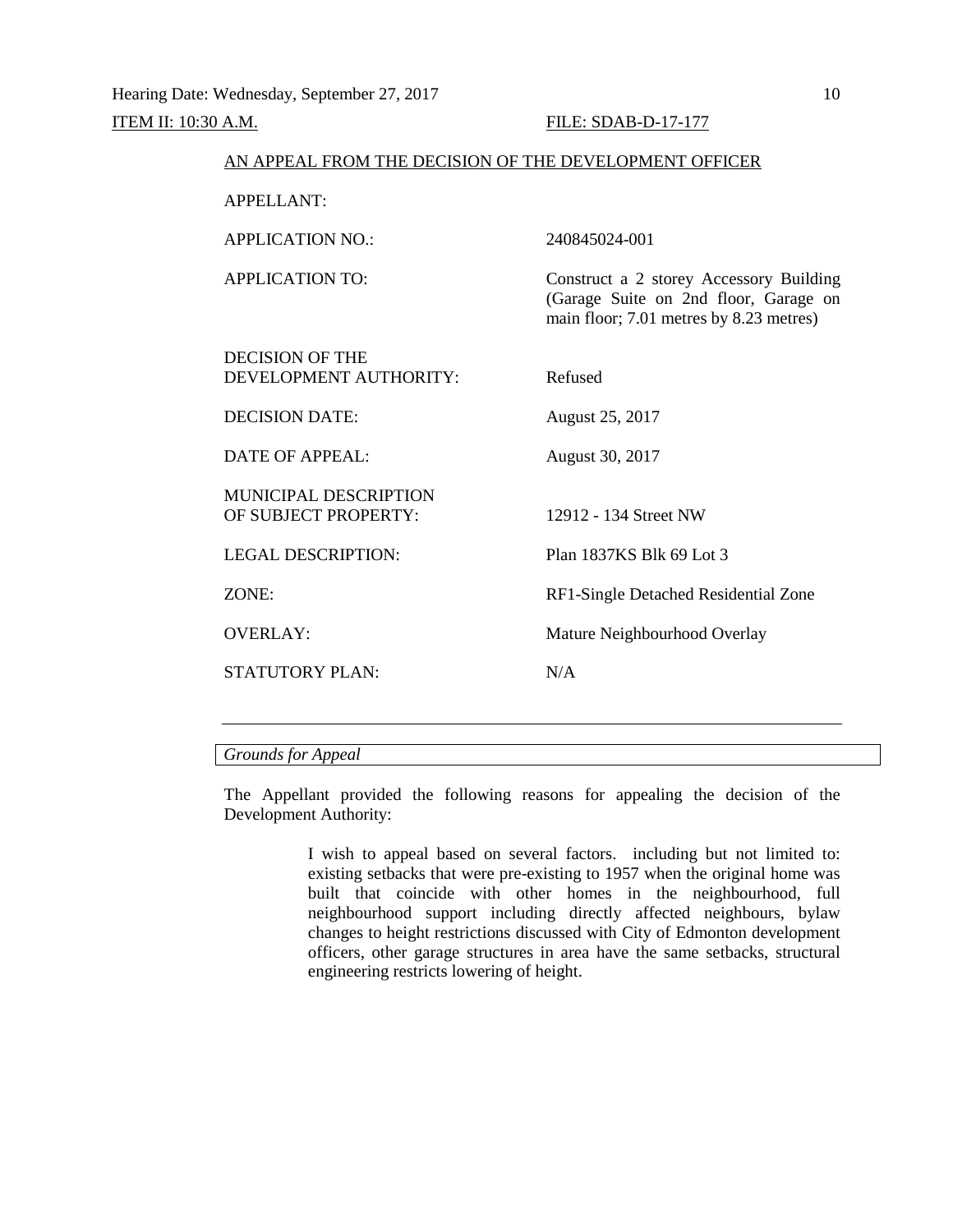#### *General Matters*

## **Appeal Information:**

The *Municipal Government Act*, RSA 2000, c M-26 states the following:

## **Grounds for Appeal**

**685(1)** If a development authority

- (a) fails or refuses to issue a development permit to a person,
- (b) issues a development permit subject to conditions, or
- (c) issues an order under section 645,

the person applying for the permit or affected by the order under section 645 may appeal to the subdivision and development appeal board.

#### **Appeals**

- **686(1)** A development appeal to a subdivision and development appeal board is commenced by filing a notice of the appeal, containing reasons, with the board within 14 days,
	- (a) in the case of an appeal made by a person referred to in section 685(1), after
		- (i) the date on which the person is notified of the order or decision or the issuance of the development permit, or

…

## **Determining an Appeal**

#### **Hearing and decision**

**687(3)** In determining an appeal, the subdivision and development appeal board

- (a.1) must comply with the land use policies and statutory plans and, subject to clause (d), the land use bylaw in effect;
- …

…

- (c) may confirm, revoke or vary the order, decision or development permit or any condition attached to any of them or make or substitute an order, decision or permit of its own;
- (d) may make an order or decision or issue or confirm the issue of a development permit even though the proposed development does not comply with the land use bylaw if, in its opinion,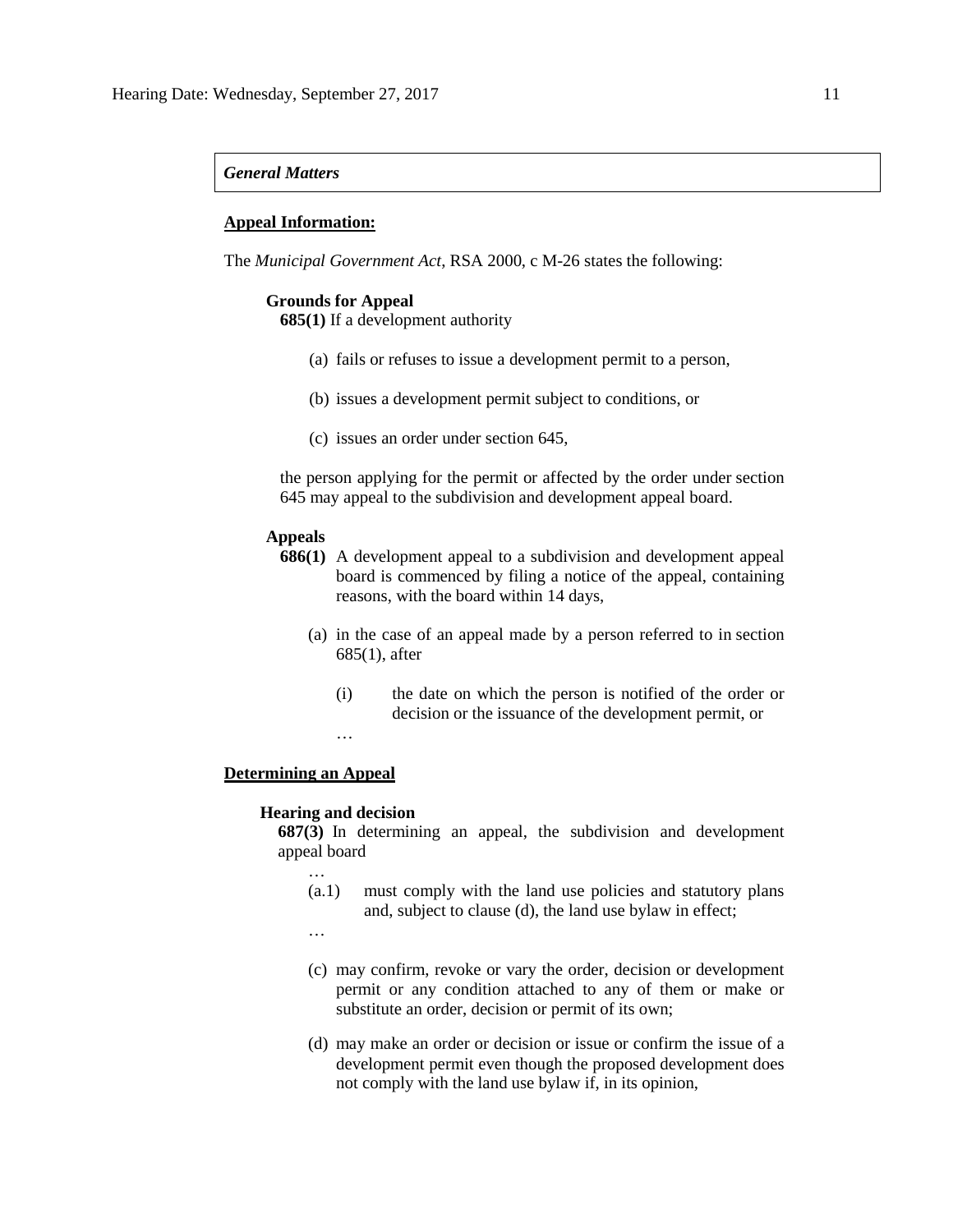- (i) the proposed development would not
	- (A) unduly interfere with the amenities of the neighbourhood, or
	- (B) materially interfere with or affect the use, enjoyment or value of neighbouring parcels of land,

and

(ii) the proposed development conforms with the use prescribed for that land or building in the land use bylaw.

### **General Provisions from the** *Edmonton Zoning Bylaw:*

**On July 10, 2017, City Council passed Bylaw 18115 and Bylaw 18013, to be effective September 1, 2017. These Bylaws significantly amended the regulations pertaining to Garden Suites and Garage Suites and the Mature Neighbourhood Overlay.**

Section 3.2(1)(i) states for the purpose of any Development Permit or Direct Control Provision, Garage Suites is deemed to be Garden Suites.

Section 110.1 states that the **General Purpose** of the **RF1 Single Detached Residential Zone** is:

…to provide for Single Detached Housing while allowing other forms of small scale housing in the form of Secondary Suites, and Garden Suites, as well as Semi-detached Housing and Duplex Housing under certain conditions.

Under Section 110.2(1), a **Garden Suite** is a **Permitted Use** in the RF1 Single Detached Residential Zone.

Section 7.2(3) states:

**Garden Suite means an Accessory building containing a Dwelling, which is located separate from the principal Use which is Single Detached Housing, and which may contain a Parking Area. A Garden Suite has cooking facilities, food preparation, sleeping and sanitary facilities which are separate from those of the principal Dwelling located on the Site. This Use Class does not include Secondary Suites, Blatchford Lane Suites, or Blatchford Accessory Suites.**

Section 814.1 states that the **General Purpose** of the **Mature Neighbourhood Overlay** is: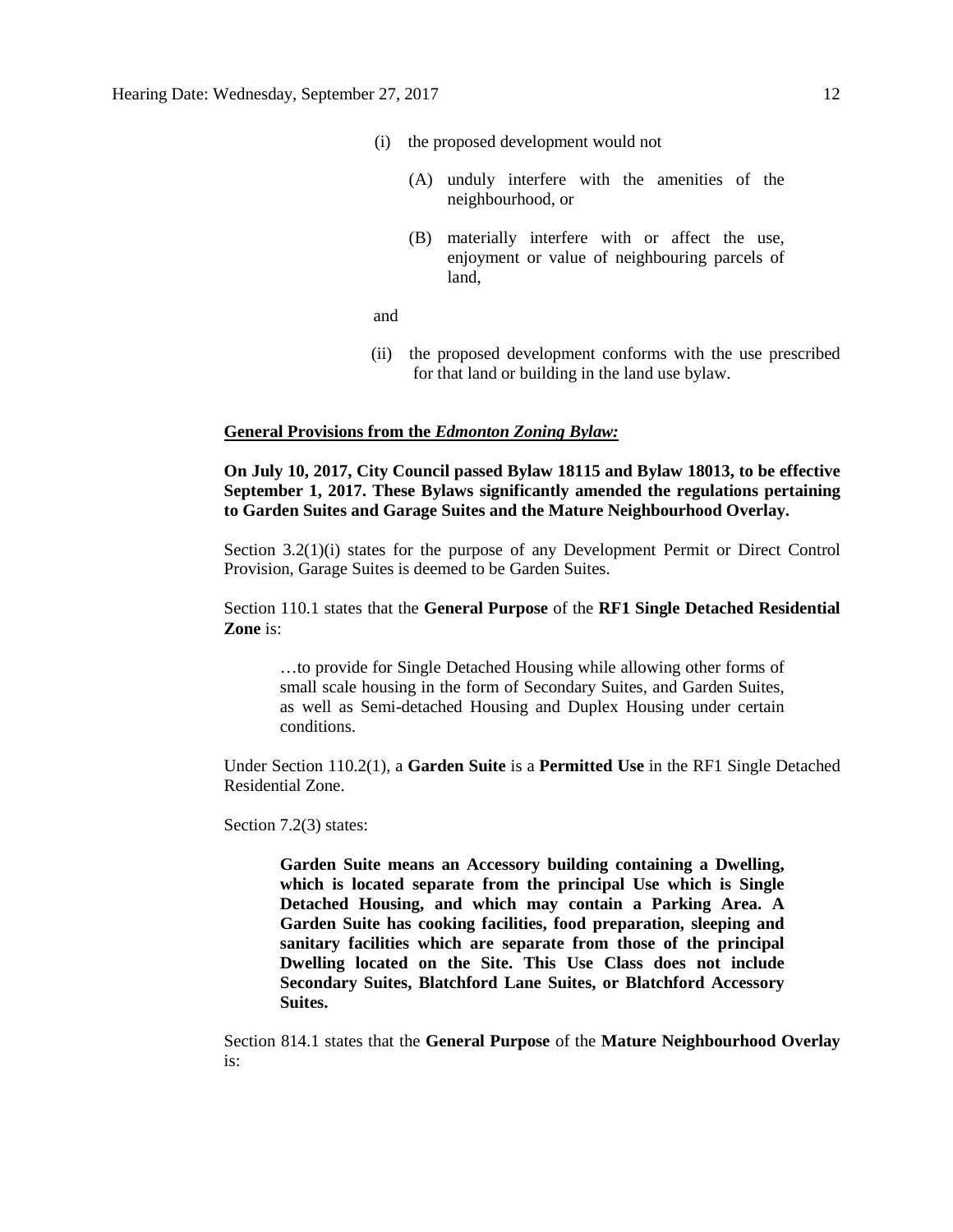… to regulate residential development in Edmonton's mature residential neighbourhoods, while responding to the context of surrounding development, maintaining the pedestrian-oriented design of the streetscape, and to provide an opportunity for consultation by gathering input from affected parties on the impact of a proposed variance to the Overlay regulations.

### *Garage Location*

Section 814.3(21) states a rear detached Garage or Garden Suite shall be fully contained within the rear 12.8 metres of the Site.

### **Development Officer's Determination**

Garage location - The rear detached Garage containing a Garage Suite is fully contained within the rear 13.9 metres of the site, instead of the rear 12.8 metres (Section 814.3.20)

#### *Garage Suite Maximum Height*

Section 87(3)(b) states the maximum Height shall be as follows: **6.2 metres** where the Garden Suite has a roof slope of less than 4/12 (18.4 degrees).

Section  $87(3)(e)$  states notwithstanding Section 52.1(b), Height shall be determined by measuring from the horizontal plane through Grade to the highest point of the parapet where a Garden Suite has a flat roof.

## **Development Officer's Determination**

Height - The rear detached Garage containing a Garage Suite is 6.0 metres in Height instead of 5.5 metres (Section 87.2.a.ii).

#### *Side Setback*

Section 87(10) states the minimum Side Setback shall be the same as that prescribed for Single Detached Housing within the underlying Zone or applicable Overlay.

Section 814.3(3)(b) states where a Site Width is greater than 12.0 metres and less than 18.3 metres, the Side Setback requirements of the underlying Zone shall apply.

Section 110.4(10)(a) states Side Setbacks shall total at least 20 percent of the Site Width, with a minimum Side Setback of 1.2 metres on each side.

#### **Development Officer's Determination**

Reduced Side Setback - The distance from the rear detached Garage to the north property line (side lot line) is 0.9 metres instead of 1.2 metres (Section 87.6.a and Section 110.4.10.a).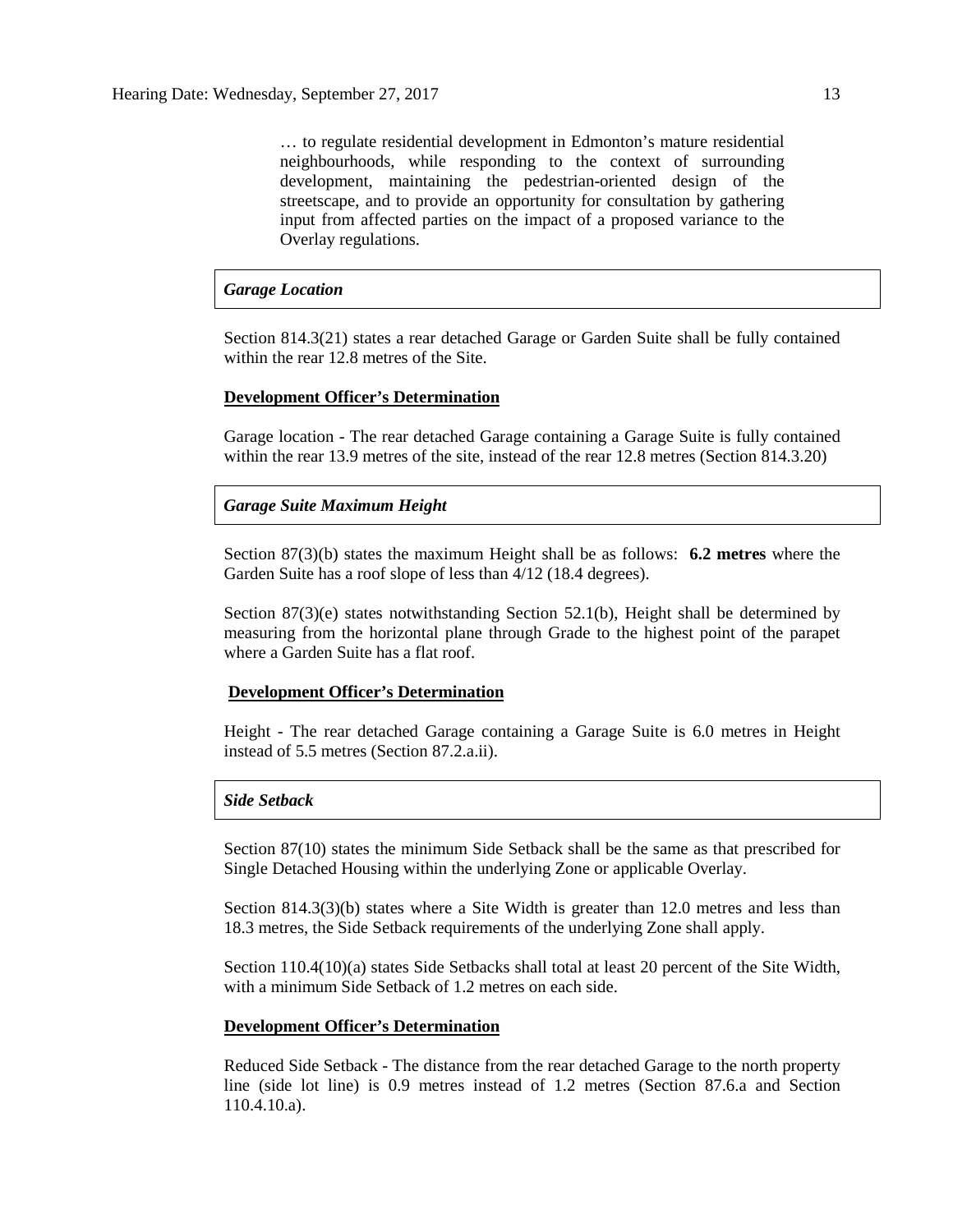## *Community Consultation*

Section 814.5(1) states when the Development Officer receives a Development Permit Application for a new principal building, new Garage Suite, or new Garden Suite that does not comply with any regulation contained within this Overlay, or receives a Development Permit for alterations to an existing structure that require a variance to Section 814.3(1), 814.3(3), 814.3(5) or 814.3(9) of this Overlay:

- a. the Development Officer shall send notice, to the recipient parties specified in Table 814.5(2), to outline any requested variances to the Overlay and solicit comments directly related to the proposed variance;
- b. the Development Officer shall not render a decision on the Development Permit application until 21 days after notice has been sent, unless the Development Officer receives feedback from the specified affected parties in accordance with Table 814.5(2); and
- c. the Development Officer shall consider any comments directly related to the proposed variance when determining whether to approve the Development Permit Application in accordance with Sections 11.2 and 11.3.

| Table 814.5(2) |                                      |               |                                        |  |  |  |
|----------------|--------------------------------------|---------------|----------------------------------------|--|--|--|
| Tier #         | Recipient Parties   Affected Parties |               | Regulation of this Overlay Proposed    |  |  |  |
|                |                                      |               | to be Varied                           |  |  |  |
| $\mathcal{R}$  | The municipal The assessed           |               | $814.3(3)$ – Side Setbacks             |  |  |  |
|                | address and                          | owners of the | $814.3(8)$ – Side Setbacks and Privacy |  |  |  |
|                | assessed owners and Abutting         |               | 814.3(9) – Privacy Screening on        |  |  |  |
|                | of the land the Site of the          |               | <b>Platform Structures</b>             |  |  |  |
|                | Abutting the Site   proposed         |               | 814.3(10) – Platform Structures        |  |  |  |
|                | of the proposed                      | development   | (Front Yard)                           |  |  |  |
|                | development and                      |               | 814.3(11) – Platform Structures        |  |  |  |
|                | the President of                     |               | (Flanking Side Yard)                   |  |  |  |
|                | each Community                       |               | $814.3(12)$ - Cantilevers in Side      |  |  |  |
|                | League                               |               | <b>Setbacks</b>                        |  |  |  |
|                |                                      |               | $814.3(20)$ - Distance between         |  |  |  |
|                |                                      |               | Garage and Principal Dwelling          |  |  |  |
|                |                                      |               | 814.3(21) - Rear Detached Garage       |  |  |  |
|                |                                      |               | Location                               |  |  |  |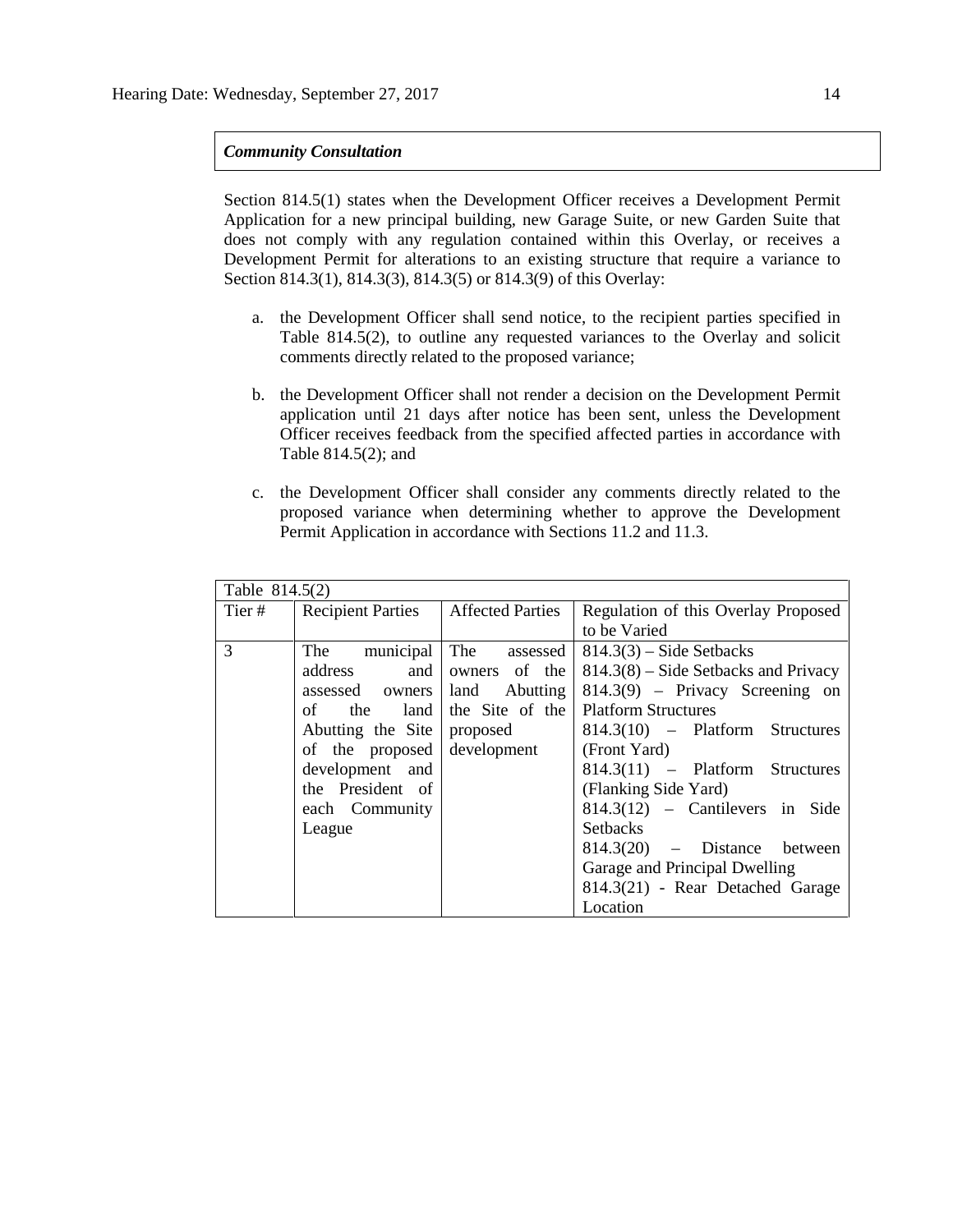## *Interior Side Setback*

Section 814.3(8) states where an interior Side Setback is less than 2.0 metres,

- a. the applicant shall provide information regarding the location of side windows of the Dwellings on the Abutting properties and Amenity Areas on Abutting properties;
- b. the side windows of the proposed Dwelling shall be located to reduce overlook into Amenity Areas of the Abutting properties; and
- c. the proposed Dwelling shall incorporate design techniques, such as, but not limited to, translucent window treatment, window location, raised windows, or Privacy Screening, to reduce direct line of sight into the windows of the Dwelling on the Abutting property.

### *Garden Suites*

#### ….

Section 87.5 states Floor Area for Dwelling space in a Garden Suite shall be provided in accordance with the following:

- a. for the purposes of this regulation, Floor Area shall exclude Parking Areas within the Garden Suite, up to [4 m2](javascript:BSSCPopup() of the area covered by stairways, and up to [6 m2](javascript:BSSCPopup() of the area covered by elevators and any associated landing area;
- b. the maximum Floor Area shall be 75 square metres;
- c. the minimum Floor Area shall be 30 square metres;
- **d. in the [RF1,](javascript:BSSCPopup() [RF2,](javascript:BSSCPopup() [RF3,](javascript:BSSCPopup() [RF4,](javascript:BSSCPopup() [RF5,](javascript:BSSCPopup() [RF6,](javascript:BSSCPopup() [RA7,](javascript:BSSCPopup() [RA8,](javascript:BSSCPopup() and [RA9](javascript:BSSCPopup() Zones, the maximum Second Storey Floor Area shall be 50 square metres; and**
- e. in all other Zones, the maximum Second Storey Floor Area shall be [60 square](javascript:BSSCPopup() metres.
- …

Section 87.13 states where a Garden Suite is two Storeys, the applicant shall provide information regarding the location of windows and the location of any existing Amenity Areas on Abutting properties. Second Storey windows shall be placed and sized such that they reduce overlook into Yards and windows of Abutting properties to the satisfaction of the Development Officer through one or more of the following: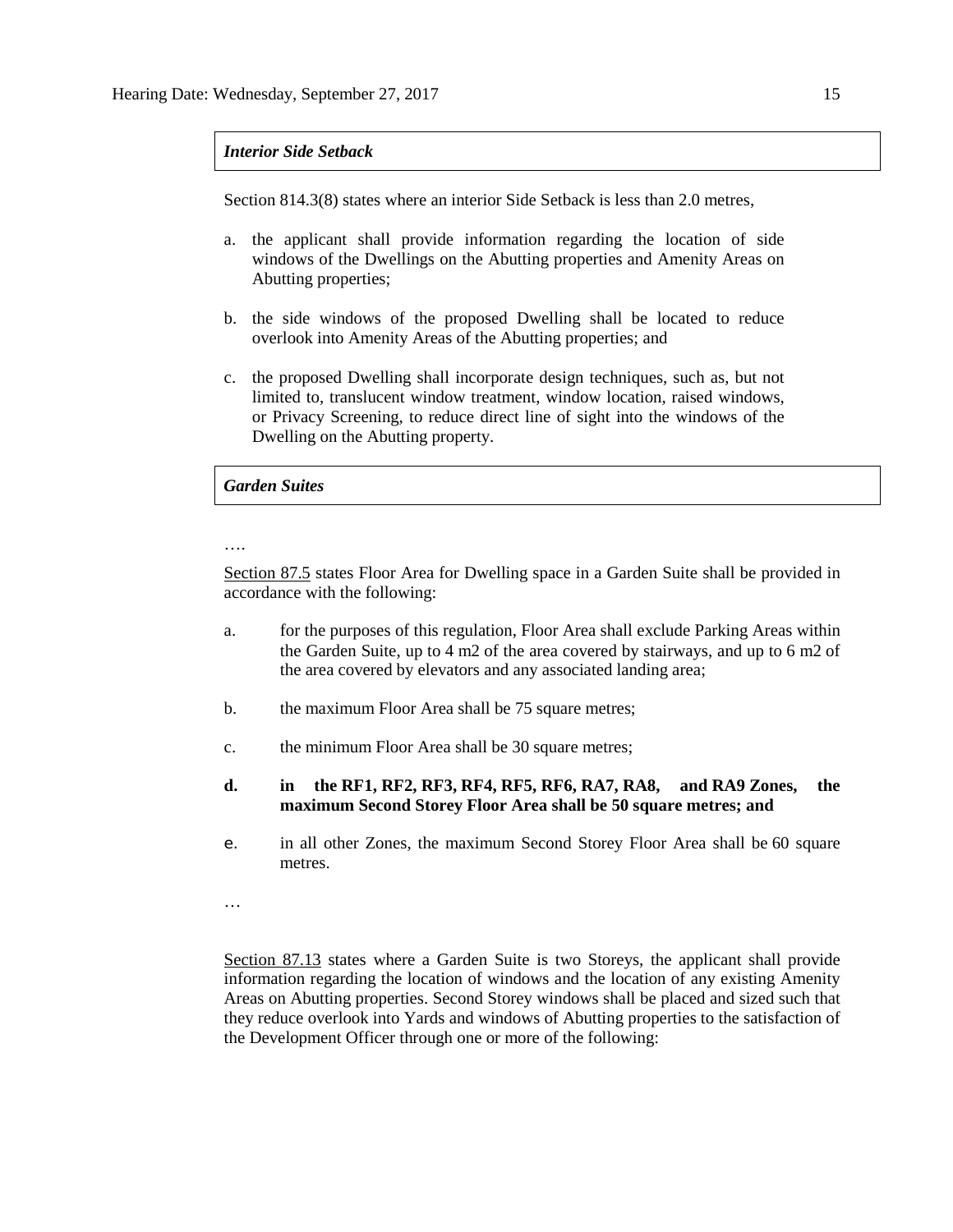- a. reducing direct views of Rear Yard or Side Yard Amenity Areas, or direct views into a Garden Suite window on an Abutting Site through off-setting window placement, locating windows above eye level, or obscuring windows with translucent treatment;
- b. strategic placement of windows in conjunction with landscaping or the placement of other accessory buildings; and
- c. placing larger windows such as Principal Living Room Windows to face a lane, a flanking street, or the larger of any Side Yard abutting another property.

… Section 87.17 states Façades shall be articulated to the satisfaction of the Development Officer through two or more of the following:

- a. projection or recession of portions of the façade;
- b. projecting architectural features;
- c. platform structures;
- d. use of two or more exterior finishing materials;
- e. Landscaping with shrubs along building Façades, in addition to Landscaping required by Section 55 of this Bylaw;
- f. entrance features oriented toward the public roadway, including a Lane;
- g. dormers; or
- h. window trim with a minimum width of 0.075 metres.
- …

Section 87.19 states Façades facing a Lane shall have exterior lighting.

Section 87.20 states Garden Suites shall have a covered entrance feature over the main door.

## Notice to Applicant/Appellant

Provincial legislation requires that the Subdivision and Development Appeal Board issue its official decision in writing within fifteen days of the conclusion of the hearing. Bylaw No. 11136 requires that a verbal announcement of the Board's decision shall be made at the conclusion of the hearing of an appeal, but the verbal decision is not final nor binding on the Board until the decision has been given in writing in accordance with the *Municipal Government Act*.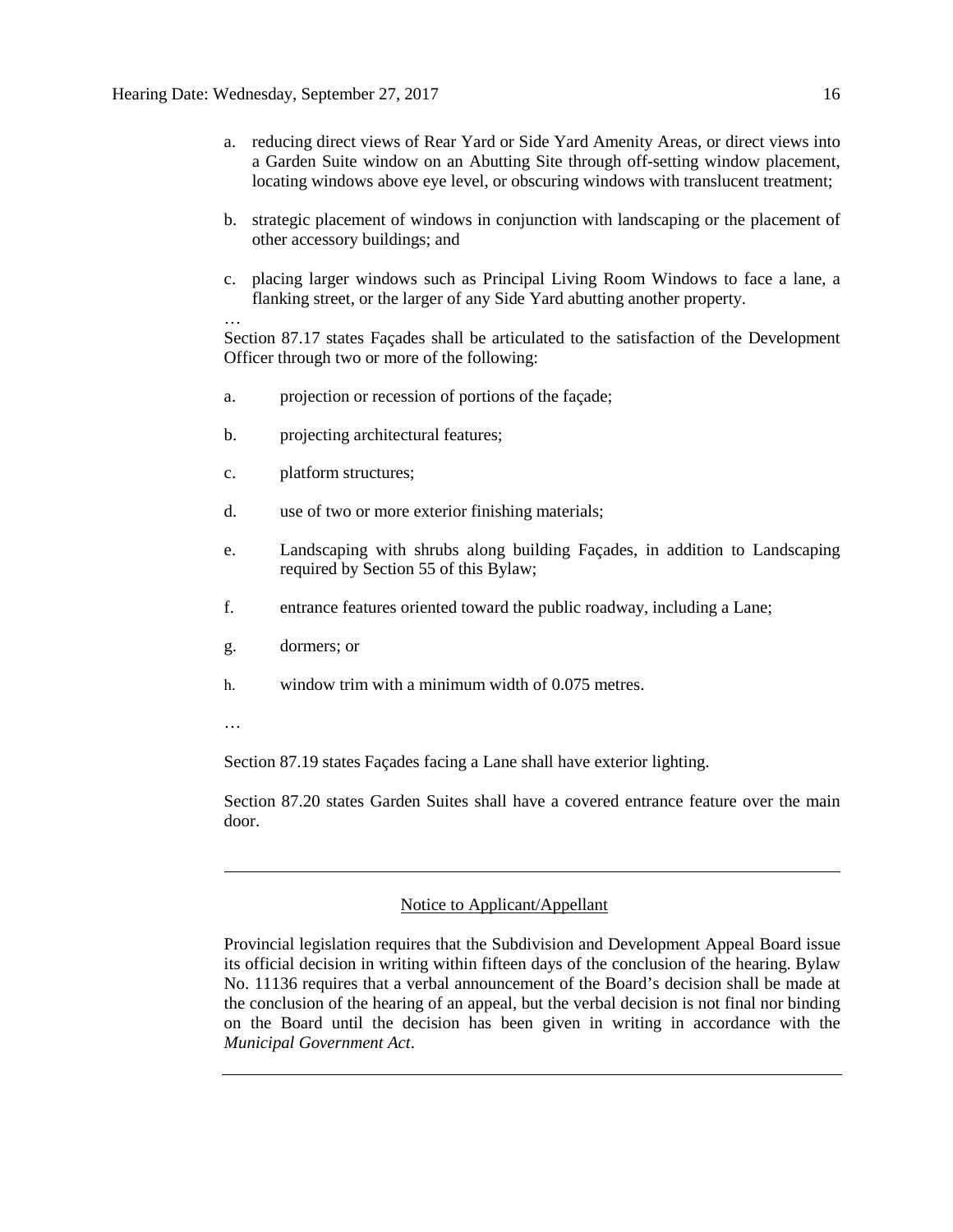| <b>mönton</b>                                                                                                                        |                                            |                        |                                                                      | Project Number: 240845024-001<br><b>Application Date:</b><br>JAN 25, 2017<br>Printed:<br>August 31, 2017 at 8:33 AM                                                                                                                                                                                                                                                                                                   |  |  |  |  |
|--------------------------------------------------------------------------------------------------------------------------------------|--------------------------------------------|------------------------|----------------------------------------------------------------------|-----------------------------------------------------------------------------------------------------------------------------------------------------------------------------------------------------------------------------------------------------------------------------------------------------------------------------------------------------------------------------------------------------------------------|--|--|--|--|
|                                                                                                                                      |                                            | <b>Application for</b> |                                                                      | 1 of 2<br>Page:                                                                                                                                                                                                                                                                                                                                                                                                       |  |  |  |  |
| <b>House Development and Building Permit</b>                                                                                         |                                            |                        |                                                                      |                                                                                                                                                                                                                                                                                                                                                                                                                       |  |  |  |  |
| Bylaw.                                                                                                                               |                                            |                        |                                                                      | This document is a record of a Development Permit and/or Building Permit application, and a record of the decision for the undertaking<br>described below, subject to the limitations and conditions of this permit, of the Edmonton Zoning Bylaw 12800 as amended, Safety Codes<br>Act RSA 2000, Safety Codes Act Permit Regulation, Alberta Building Code 2006 and City of Edmonton Bylaw 15894 Safety Codes Permit |  |  |  |  |
| Applicant                                                                                                                            |                                            |                        | 12912 - 134 STREET NW<br>Plan 1837KS Blk 69 Lot 3                    | Property Address(es) and Legal Description(s)                                                                                                                                                                                                                                                                                                                                                                         |  |  |  |  |
|                                                                                                                                      |                                            |                        | Location(s) of Work<br>Entryway: 12912A - 134 STREET NW              |                                                                                                                                                                                                                                                                                                                                                                                                                       |  |  |  |  |
|                                                                                                                                      |                                            |                        | Building: 12912A - 134 STREET NW                                     |                                                                                                                                                                                                                                                                                                                                                                                                                       |  |  |  |  |
| Scope of Application<br>To construct a 2 storey Accessory Building (Garage Suite on 2nd floor, Garage on main floor; 7.01m x 8.23m). |                                            |                        |                                                                      |                                                                                                                                                                                                                                                                                                                                                                                                                       |  |  |  |  |
| <b>Permit Details</b>                                                                                                                |                                            |                        |                                                                      |                                                                                                                                                                                                                                                                                                                                                                                                                       |  |  |  |  |
| Affected Floor Area (sq. ft.): 621<br>Class of Permit:                                                                               |                                            |                        | Building Height to Midpoint (m): 5.72<br>Dwelling Type: Garage Suite |                                                                                                                                                                                                                                                                                                                                                                                                                       |  |  |  |  |
| Front Yard (m):                                                                                                                      |                                            |                        | Home Design Type:                                                    |                                                                                                                                                                                                                                                                                                                                                                                                                       |  |  |  |  |
| Rear Yard (m): 5.5<br>Side Yard, left (m): 7.32                                                                                      |                                            |                        | Secondary Suite Included ?: N<br>Side Yard, right (m): .91           |                                                                                                                                                                                                                                                                                                                                                                                                                       |  |  |  |  |
| Site Area (sq. m.): 576.28                                                                                                           |                                            |                        | Site Depth (m): 37.81                                                |                                                                                                                                                                                                                                                                                                                                                                                                                       |  |  |  |  |
| Site Width (m): 15.24                                                                                                                |                                            |                        |                                                                      | Stat. Plan Overlay/Annex Area: Mature Neighbourhood Overlay                                                                                                                                                                                                                                                                                                                                                           |  |  |  |  |
| I/We certify that the above noted details are correct.                                                                               |                                            |                        |                                                                      |                                                                                                                                                                                                                                                                                                                                                                                                                       |  |  |  |  |
| Applicant signature:                                                                                                                 |                                            |                        |                                                                      |                                                                                                                                                                                                                                                                                                                                                                                                                       |  |  |  |  |
| <b>Development Application Decision</b><br>Refused                                                                                   |                                            |                        |                                                                      |                                                                                                                                                                                                                                                                                                                                                                                                                       |  |  |  |  |
| <b>Reason for Refusal</b><br>of the rear 12.8m (Section 814.3.20)                                                                    |                                            |                        |                                                                      | 1. Garage location - The rear detached Garage containing a Garage Suite is fully contained within the rear 13.9m of the site, instead                                                                                                                                                                                                                                                                                 |  |  |  |  |
|                                                                                                                                      |                                            |                        |                                                                      | 2. Height - The rear detached Garage containing a Garage Suite is 6.0m in Height instead of 5.5m (Section 87.2.a.ii).                                                                                                                                                                                                                                                                                                 |  |  |  |  |
| 1.2m (Section 87.6.a and Section 110.4.10.a).                                                                                        |                                            |                        |                                                                      | 3. Reduced Side Setback - The distance from the rear detached Garage to the north property line (side lot line) is 0.9m instead of                                                                                                                                                                                                                                                                                    |  |  |  |  |
| <b>Rights of Appeal</b><br>Chapter 24, Section 683 through 689 of the Municipal Government Amendment Act.                            |                                            |                        |                                                                      | The Applicant has the right of appeal within 14 days of receiving notice of the Development Application Decision, as outlined in                                                                                                                                                                                                                                                                                      |  |  |  |  |
| Issue Date: Aug 25, 2017                                                                                                             | Development Authority: HETHERINGTON, FIONA |                        |                                                                      | Signature: _                                                                                                                                                                                                                                                                                                                                                                                                          |  |  |  |  |
| Fees                                                                                                                                 |                                            |                        |                                                                      |                                                                                                                                                                                                                                                                                                                                                                                                                       |  |  |  |  |
|                                                                                                                                      | <b>Fee Amount</b>                          | <b>Amount Paid</b>     | Receipt#                                                             | Date Paid                                                                                                                                                                                                                                                                                                                                                                                                             |  |  |  |  |
| Sanitary Sewer Trunk Fund<br>Electrical Fee (Service)                                                                                | \$693.00                                   | \$693.00               | 03919926                                                             | Feb 14, 2017                                                                                                                                                                                                                                                                                                                                                                                                          |  |  |  |  |
|                                                                                                                                      | \$79.00                                    | \$79.00                | 03919926                                                             | Feb 14, 2017                                                                                                                                                                                                                                                                                                                                                                                                          |  |  |  |  |
|                                                                                                                                      |                                            | THIS IS NOT A PERMIT   |                                                                      |                                                                                                                                                                                                                                                                                                                                                                                                                       |  |  |  |  |
|                                                                                                                                      |                                            |                        |                                                                      |                                                                                                                                                                                                                                                                                                                                                                                                                       |  |  |  |  |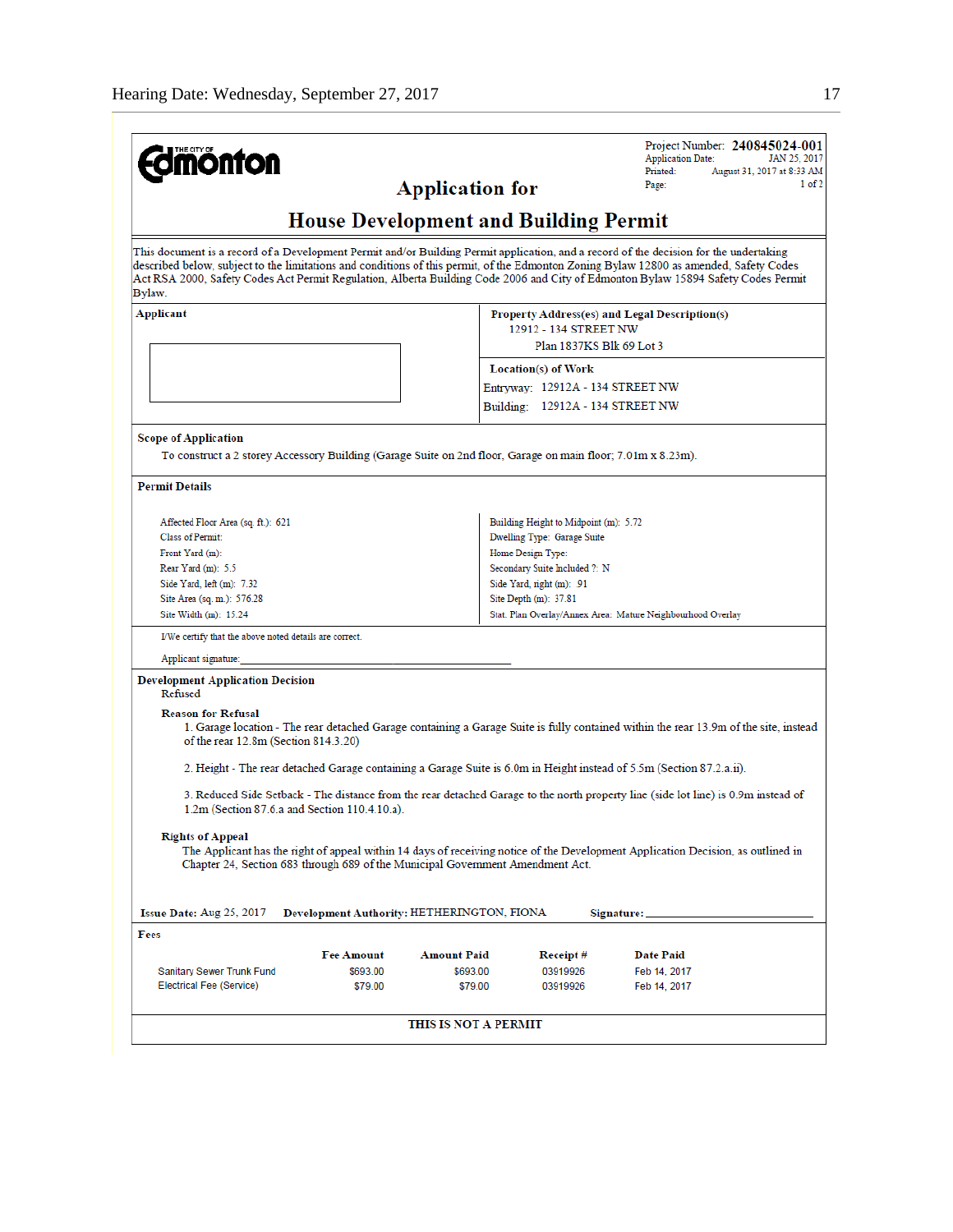| <b>dinönton</b>                               |                                              | <b>Application for</b> |                      | <b>Application Date:</b><br>Printed:<br>Page: | Project Number: 240845024-001<br>JAN 25, 2017<br>August 31, 2017 at 8:33 AM<br>$2$ of $2$ |  |  |  |
|-----------------------------------------------|----------------------------------------------|------------------------|----------------------|-----------------------------------------------|-------------------------------------------------------------------------------------------|--|--|--|
|                                               | <b>House Development and Building Permit</b> |                        |                      |                                               |                                                                                           |  |  |  |
| Fees                                          |                                              |                        |                      |                                               |                                                                                           |  |  |  |
|                                               | <b>Fee Amount</b>                            | <b>Amount Paid</b>     | Receipt#             | <b>Date Paid</b>                              |                                                                                           |  |  |  |
| <b>Electrical Safety Codes Fee</b>            | \$13.42                                      | \$13.42                | 03919926             | Feb 14, 2017                                  |                                                                                           |  |  |  |
| Water Usage Fee                               | \$25.41                                      | \$25.41                | 03919926             | Feb 14, 2017                                  |                                                                                           |  |  |  |
| <b>Building Permit Fee</b><br>Lot Grading Fee | \$1,064.00<br>\$140.00                       | \$1,064.00<br>\$140.00 | 03919926<br>03919926 | Feb 14, 2017<br>Feb 14, 2017                  |                                                                                           |  |  |  |
| Safety Codes Fee                              | \$42.56                                      | \$42.56                | 03919926             | Feb 14, 2017                                  |                                                                                           |  |  |  |
| Electrical Fees (House)                       | \$223.00                                     | \$223.00               | 03919926             | Feb 14, 2017                                  |                                                                                           |  |  |  |
| <b>Total GST Amount:</b>                      | \$0.00                                       |                        |                      |                                               |                                                                                           |  |  |  |
| <b>Totals for Permit:</b>                     | \$2,280.39                                   | \$2,280.39             |                      |                                               |                                                                                           |  |  |  |
|                                               |                                              |                        |                      |                                               |                                                                                           |  |  |  |
|                                               |                                              |                        |                      |                                               |                                                                                           |  |  |  |
|                                               |                                              | THIS IS NOT A PERMIT   |                      |                                               |                                                                                           |  |  |  |